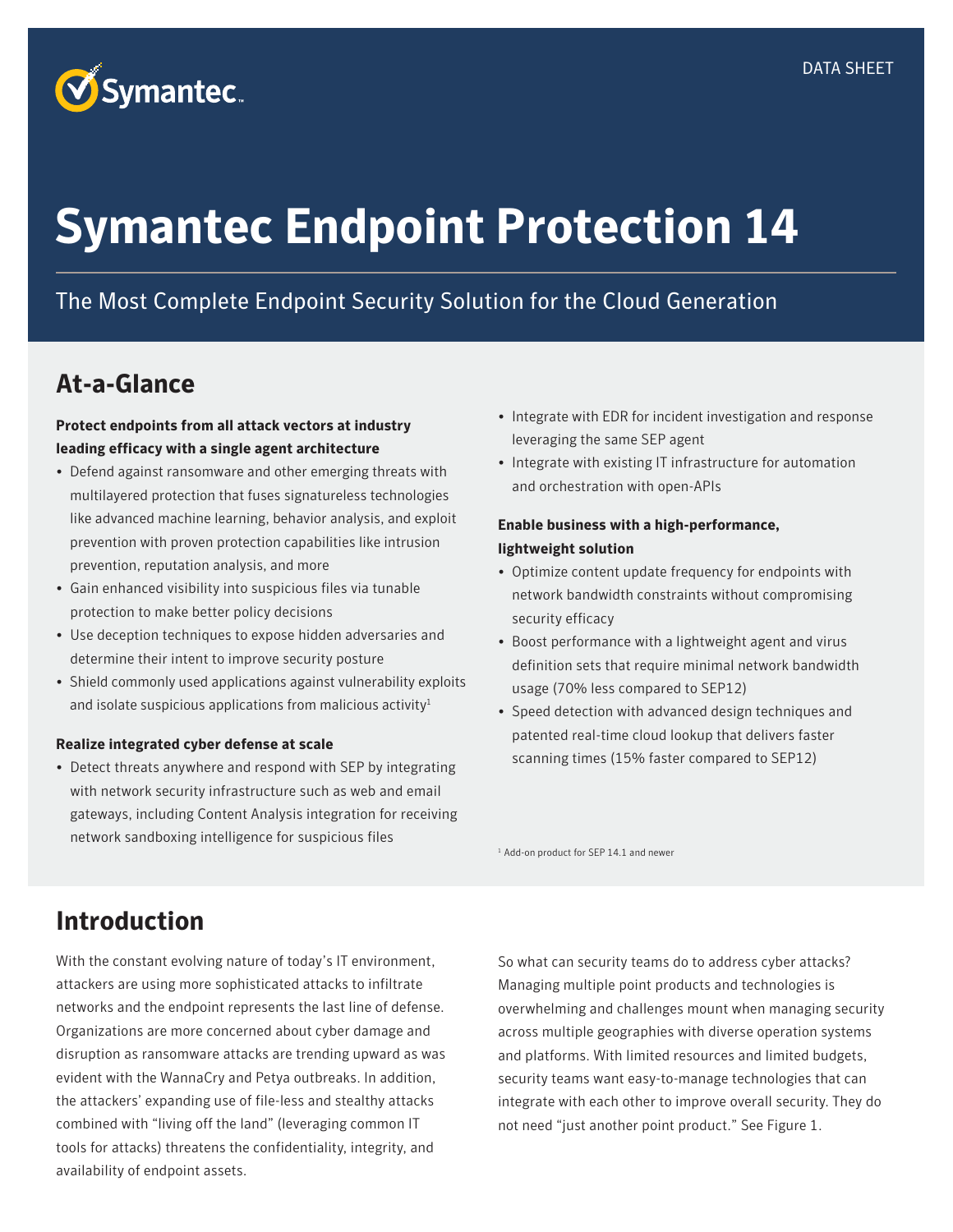

#### **Figure 1: Symantec offers complete endpoint security.**

Symantec Endpoint Protection (SEP) delivers superior, multilayer protection to stop threats regardless of how they attack your endpoints. SEP integrates with existing security infrastructure to provide orchestrated responses to address threats quickly. The single, lightweight SEP agent offers high performance without compromising end-user productivity, so that you can focus on your business. SEP enables security personnel to execute on many security use cases as outlined by the security framework in Figure 2.



**Figure 2: The SEP Security Framework**

### **Protect Endpoints from all Attack Vectors at Industry Leading Efficacy with a Single Agent Architecture**

#### **PREVENTION**

SEP protects endpoints regardless of where attackers strike on the attack chain as show in Figure 3. SEP's security efficacy leads the industry as validated by third parties. This level



**Figure 3: SEP delivers multilayered prevention.**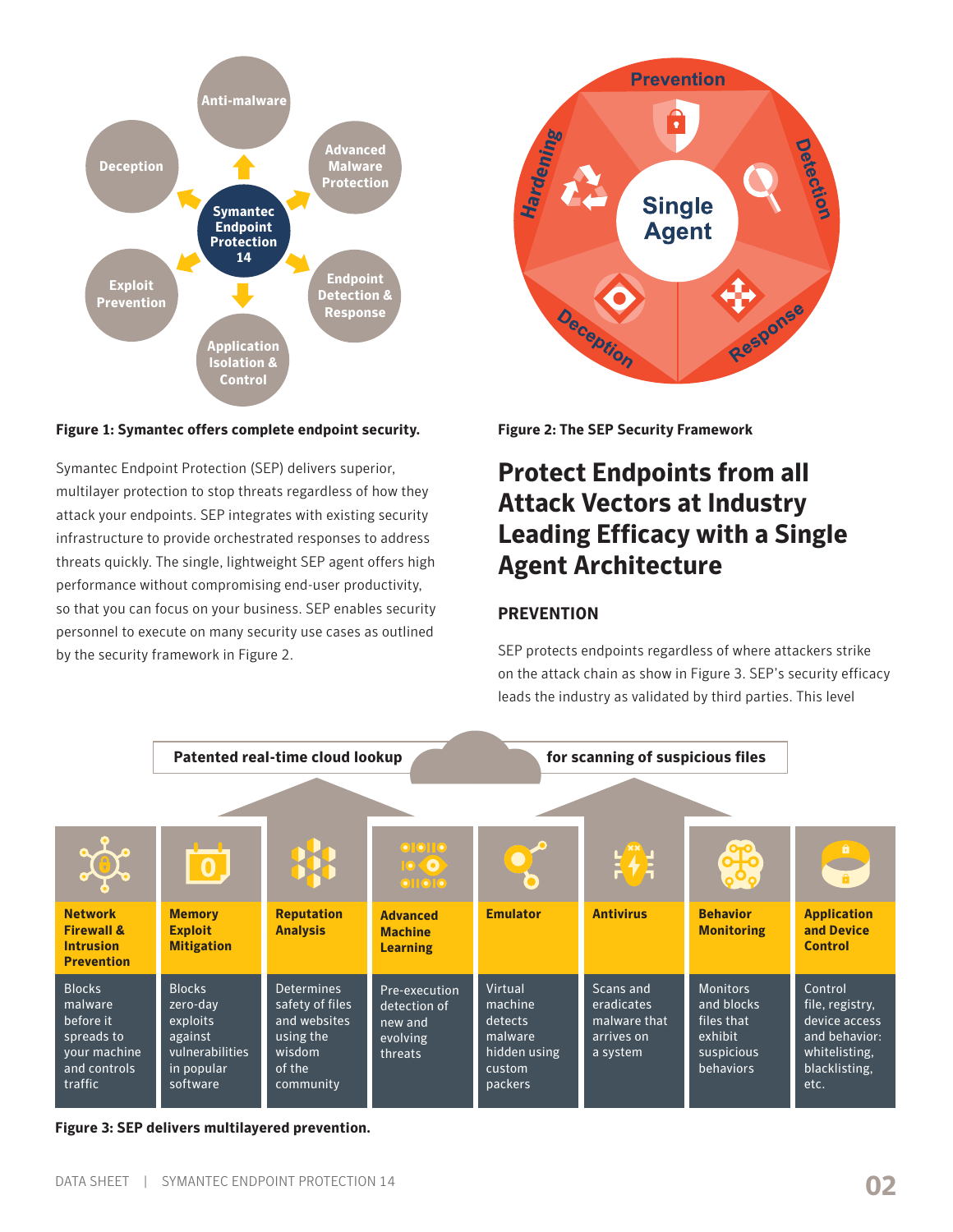of prevention is only possible with a combination of core technologies and new, leading-edge technologies.

#### **SIGNATURELESS TECHNOLOGIES**

- **Advanced Machine Language (AML)** detects new and evolving threats before they run (or "execute").
- **Memory Exploit Mitigation** blocks zero-day exploits against vulnerabilities in popular software.
- **Behavior Monitoring** monitors and blocks file that exhibit suspicious behaviors.

#### **ADVANCED CAPABILITIES**

- **Global Intelligence Network (GIN)** the world's largest civilian threat intelligence network informed by 175 million endpoints and 57 million attacks sensors across 157 countries. The data collected is analyzed by more than a thousand highly skilled threat researchers to provide unique visibility and cutting edge security innovations against threats.
- **Reputation Analysis** determines safety of files and websites using artificial intelligence techniques in the cloud and powered by the GIN.
- **Emulator** Uses a lightweight sandbox to detect polymorphic malware hidden by custom packers.
- **Intelligent Threat Cloud's** rapid scan capabilities using advanced techniques such as pipelining, trust propagation, and batched queries has made it unnecessary to download all signature definitions to the endpoint to maintain a high level of effectiveness. Therefore, only the newest threat information is downloaded, reducing the size of signature definition files by up to 70%, which in turn reduces bandwidth usage.
- **Roaming Client Visibility** receives critical events from clients that are off the corporate network.

#### **ADVANCED INTEGRATIONS**

- **Content Analysis Integration** Utilizes dynamic sandboxing and additional engines for further analysis of suspicious files
- **Multi-factor Authentication Integration** Supports Symantec VIP and PIV/CAC smart cards for authentication into the SEP Manager console
- **Web Security Service Integration** Redirects web traffic from roaming users to WSS using a PAC file
- **Secure Web Gateway Integration** Programmable REST APIs make integration possible with existing security

infrastructure including Secure Web Gateway, orchestrating a response at the endpoint to quickly stop the spread of infection.

#### **CORE CAPABILITIES**

- **Antivirus** scans and eradicates malware that arrives on a system.
- **Firewall and Intrusion Prevention** blocks malware before it spreads to the machine and controls traffic.
- **Application and Device Control** controls file, registry, and device access and behavior; also offers whitelisting and blacklisting.
- **Power Eraser** an aggressive tool, which can be triggered remotely, to address advanced persistent threats and remedy tenacious malware.
- **Host Integrity** ensures endpoints are protected and compliant by enforcing policies, detecting unauthorized changes, and conducting damage assessments with the ability to isolate a managed system that does not meet your requirements.
- **System Lockdown** allows whitelisted applications (known to be good) to run, or block blacklisted applications (known to be bad) from running.

In addition, only SEP allows IT security teams to tune the level of detection and blocking to optimize protection and gain enhanced visibility into suspicious files for each customer environment as shown in Figure 4. This tunable security called Intensive Protection is made available with a new cloud console that integrates automatically with the on-premises SEP Manager and provides an easy workflow to blacklist suspicious files or whitelist any false positives.



**Figure 4: Tunable monitoring and blocking is available via Intensive Protection**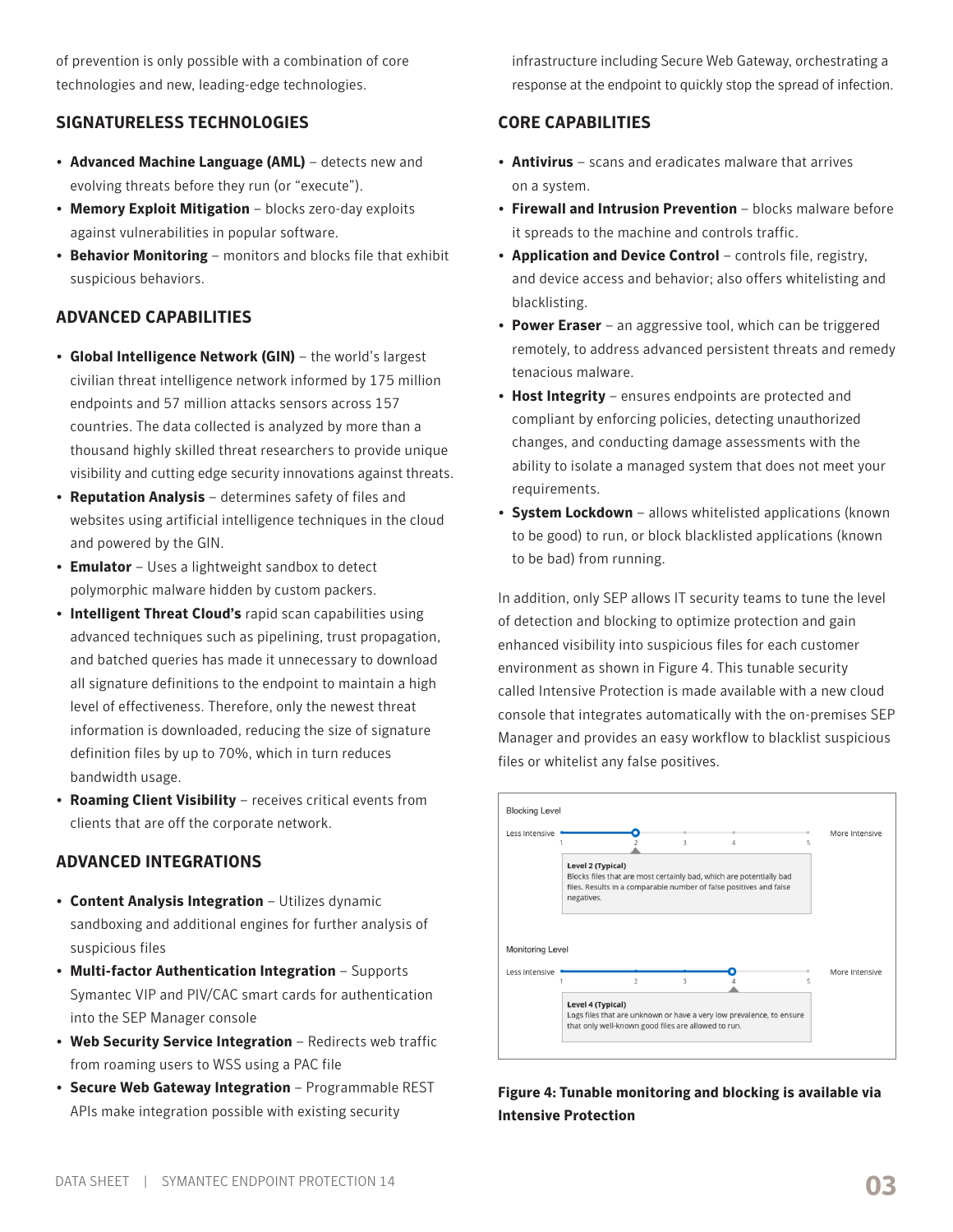Symantec's single agent architecture enables IT security teams to add innovative security technology with simplified deployment, meaning no new agents are needed. In addition, SEP supports many environments, now including IPv6.

### **DETECTION AND RESPONSE (EDR)**

Symantec Endpoint Detection and Response provides incident investigation and remediaton using the integrated EDR capabilities in SEP. Cloud-based artificial intelligence, precision machine learning, behavioral analytics, and threat intelligence minimize false positives and ensure high levels of productivity for security teams. The security team can deploy EDR within an hour to expose advanced attacks. Symantec's EDR capabilities allow incident responders to quickly search, identify, and contain all impacted endpoints while investigating threats using on-premises and cloud-based sandboxing. In addition, continuous recording of system activity supports full endpoint visibility and real-time queries.

#### **EDR and Targeted Attack Analytics**

The integration of Targeted Attack Analytics (TAA) with EDR solves critical security challenges. TAA combines local and global telemetry, artificial intelligence, and attack research to expose attacks that would otherwise evade detection.

Using TAA, EDR (ATP: Endpoint) customers benefit from ongoing delivery of new attack analytics and generation of custom incidents, covering detailed analysis of attacker methods, impacted machines, and remediation guidance all at no additional cost.

#### **Symantec EDR:**

- **Detects and Exposes** Reduce time to breach discovery and quickly expose scope.
- **Investigates and Contains** Increase incident responder productivity and ensure threat containment.
- **Resolves** Rapidly fix endpoints and ensure threat does not return.
- **Enhances Security Investments** Pre-built integrations and public API's.

#### **DECEPTION**

SEP Deception plants deceptors (i.e. baits) to expose hidden adversaries and reveal attacker intent and tactics via early visibility, so that the information can be used to enhance security posture. SEP Deception features accurate and insightful detection while delivering fast time to value. Joint Symantec Endpoint Protection and Symantec Managed Security Services customers benefit from 24x7 real-time SEP Deception monitoring and response by a global team of experts. Symantec is the only endpoint protection platform vendor offering deception.

#### **SEP Deception:**

- Uses lures and baits for proactive security to expose and delay attackers.
- Determines attacker intent to improve security posture.
- Delivers deception at scale to simplify deployment and management.



**Figure 5. How SEP Deception works**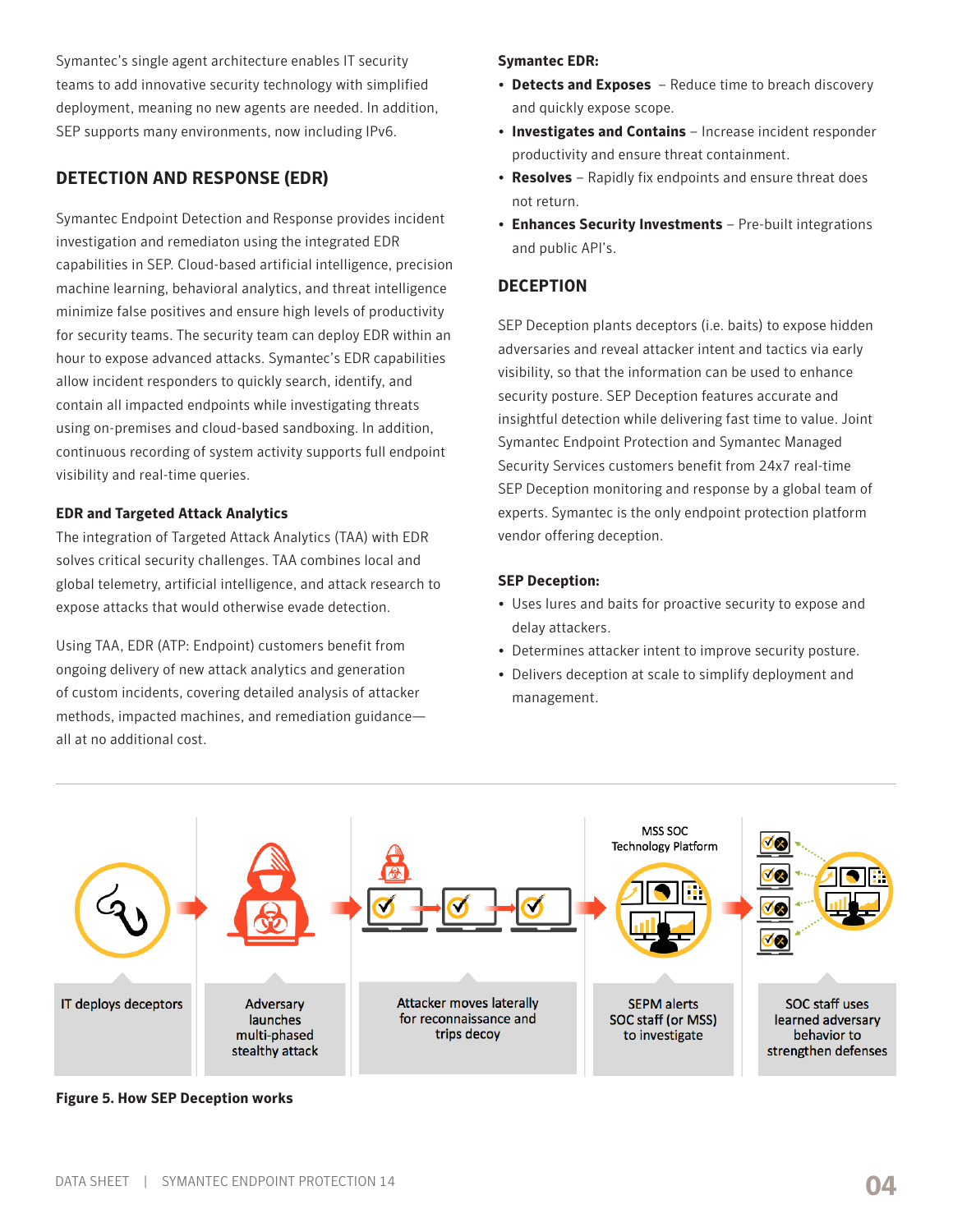#### **HARDENING**

SEP Hardening is a cloud delivered advanced application defense solution that provides comprehensive protection for applications by isolating suspicious apps and shielding trusted ones. Unlike point products from other application isolation vendors, SEP Hardening, in combination with SEP, delivers unprecedented efficacy against malware and suspicious applications. In addition, SEP Hardening maintains high employee productivity by fully supporting standard employee workflows..

#### **SEP Hardening**

- Comprehensive application security by minimizing the attack surface
- Unprecedented visibility by discovering and categorizing all endpoint applications
- Fastest speed to value by leveraging SEP's single agent architecture



**Figure 6.**

### **Realize Integrated Cyber Defense at Scale**

Most large organizations support global IT environments that are becoming increasingly complex. Many implemented solutions only do a very specific job. Therefore, organizations need an endpoint protection solution that provides greater value and better overall protection by integrating with other IT security solutions to share intelligence and defend the network together.

SEP 14 is a foundational product that facilitates integration so that IT security teams can detect threats anywhere in their network and address these threats with orchestrated responses. SEP 14 works alongside Symantec solutions (for example, as a key component of the Integrated Cyber Defense Platform) and with third-party products (via published APIs) to strengthen security posture. Symantec's Integrated Cyber Defense Platform unifies cloud and on-premises security to protect users, information, messaging and the web, powered by unparalleled threat intelligence. No other vendor provides an integrated solution that orchestrates a response at the endpoint (blacklists and remediation) triggered by the detection of a threat at the network gateway (i.e. web and email security gateways).

### **Enable Business with a High-performance, Lightweight Solution**

Large and/or frequent content updates take up bandwidth, reduce endpoint performance, and compromise productivity. Optimizing content updates and delivering better detection of threats is a win-win. These capabilities reduce the IT team's burden for scheduling frequent security updates. And end users do not have the hassle of security updates impacting productivity.

SEP 14 delivers better protection with better performance and lower bandwidth requirements. Symantec consistently scores at the top in third-party performance tests including Passmark Software's Enterprise Endpoint Security Performance Benchmark tests for Windows 7 and Windows 10. Visit the Symantec Performance Center for additional third-party validation [symantec.com/products/performance-center.](http://symantec.com/products/performance-center)

Significant performance increases within SEP include:

- Reducing content update sizes by 70%<sup>2</sup>
- Delivering 15% faster detection scan times<sup>2</sup>

Compared to emerging vendors, SEP offers less endpoint complexity by bundling multiple capabilities in a single, lightweight agent. Attempting to match Symantec endpoint security capabilities would require multiple emerging vendors, multiple solutions, and certainly multiple agents.

<sup>2</sup> Gains from SEP 12 to SEP 14.